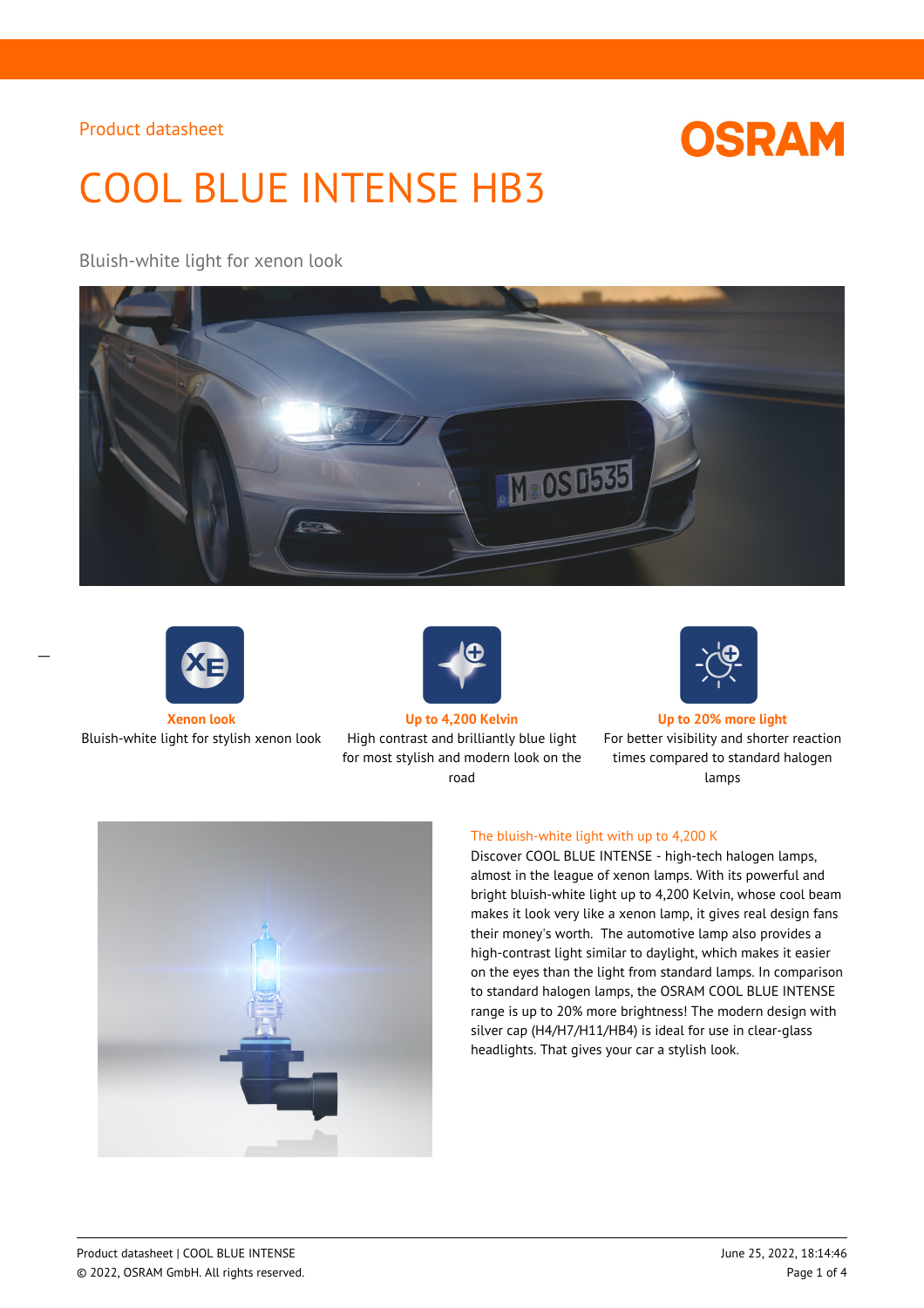#### Technical data

# **Product information**

| Order reference                             | 9005CBI                |  |
|---------------------------------------------|------------------------|--|
| Application (Category and Product specific) | Halogen headlight lamp |  |

# **Electrical data**

| Power input         | 73 W <sup>1</sup> |
|---------------------|-------------------|
| Nominal voltage     | 12.0 V            |
| Nominal wattage     | 60.00 W           |
| <b>Test voltage</b> | 13.2 V            |

1) Maximum

#### **Photometrical data**

| <b>Luminous flux</b>    | 1700 lm |
|-------------------------|---------|
| Luminous flux tolerance | ±12%    |
| Color temperature       | 4200 K  |

# **Dimensions & weight**



| <b>Diameter</b>       | $12.0$ mm |
|-----------------------|-----------|
| <b>Product weight</b> | 21.00 g   |
| Length                | $80.3$ mm |

# **Lifespan**

| Lifespan B3 | 110 h |
|-------------|-------|
| Lifespan Tc | 220 h |

# **Additional product data**

| <b>Base (standard designation)</b> | P <sub>20d</sub> |
|------------------------------------|------------------|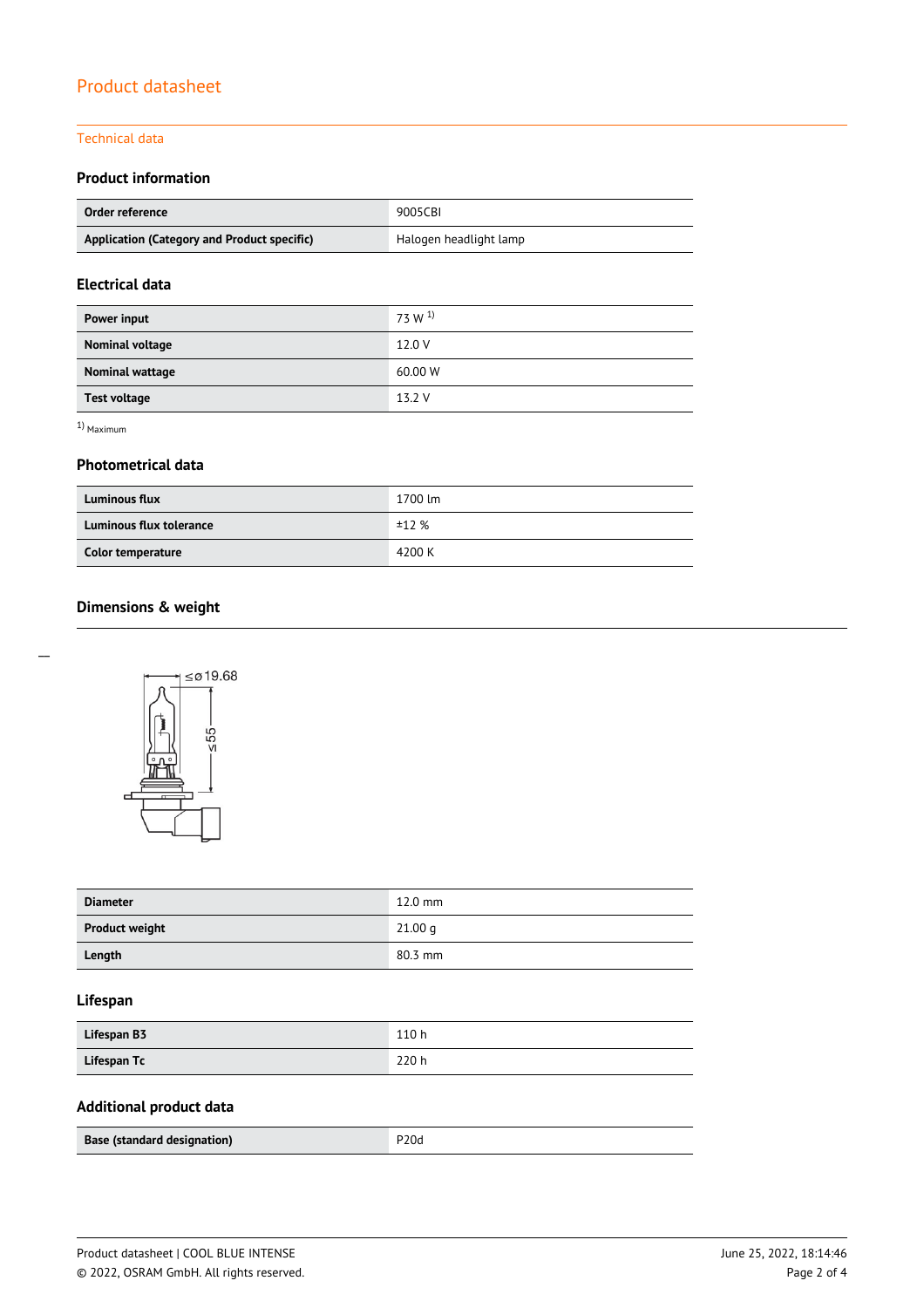#### **Capabilities**

| <b>Technology</b>                       | HAL             |  |
|-----------------------------------------|-----------------|--|
| Certificates & standards                |                 |  |
| <b>ECE category</b>                     | HB <sub>3</sub> |  |
| <b>Country specific categorizations</b> |                 |  |
| Order reference                         | 9005CBI         |  |

### **Environmental information**

### **Information according Art. 33 of EU Regulation (EC) 1907/2006 (REACh)**

| Date of Declaration               | 19-01-2022                                                                                          |
|-----------------------------------|-----------------------------------------------------------------------------------------------------|
| <b>Primary Article Identifier</b> | 4008321660282   4008321660428   4008321660084<br>  4052899413726   4052899413641  <br>4052899413566 |
| Candidate List Substance 1        | No declarable substances contained                                                                  |
| Declaration No. in SCIP database  | In work                                                                                             |

#### Logistical Data

 $\overline{a}$ 

| <b>Product code</b> | <b>Product description</b>      | Packaging unit<br>(Pieces/Unit) | <b>Dimensions (length</b><br>x width x height)     | <b>Volume</b>          | <b>Gross weight</b> |
|---------------------|---------------------------------|---------------------------------|----------------------------------------------------|------------------------|---------------------|
| 4008321660282       | COOL BLUE INTENSE<br>HB3        | Hard Cover Box                  | 114 mm $\times$ 48 mm $\times$<br>$106 \text{ mm}$ | $0.58$ dm <sup>3</sup> | 134.00 g            |
| 4062172058759       | <b>COOL BLUE INTENSE</b><br>HB3 | Shipping carton box<br>10       | 268 mm x 126 mm x<br>$125$ mm                      | 4.22 dm <sup>3</sup>   | 755.00 g            |

The mentioned product code describes the smallest quantity unit which can be ordered. One shipping unit can contain one or more single products. When placing an order, for the quantity please enter single or multiples of a shipping unit.

#### Download Data

| <b>File</b>                     |
|---------------------------------|
| 360 Degree Image<br>ZMP 4062590 |

#### **Application advice**

For more detailed application information and graphics please see product datasheet.

#### **Disclaimer**